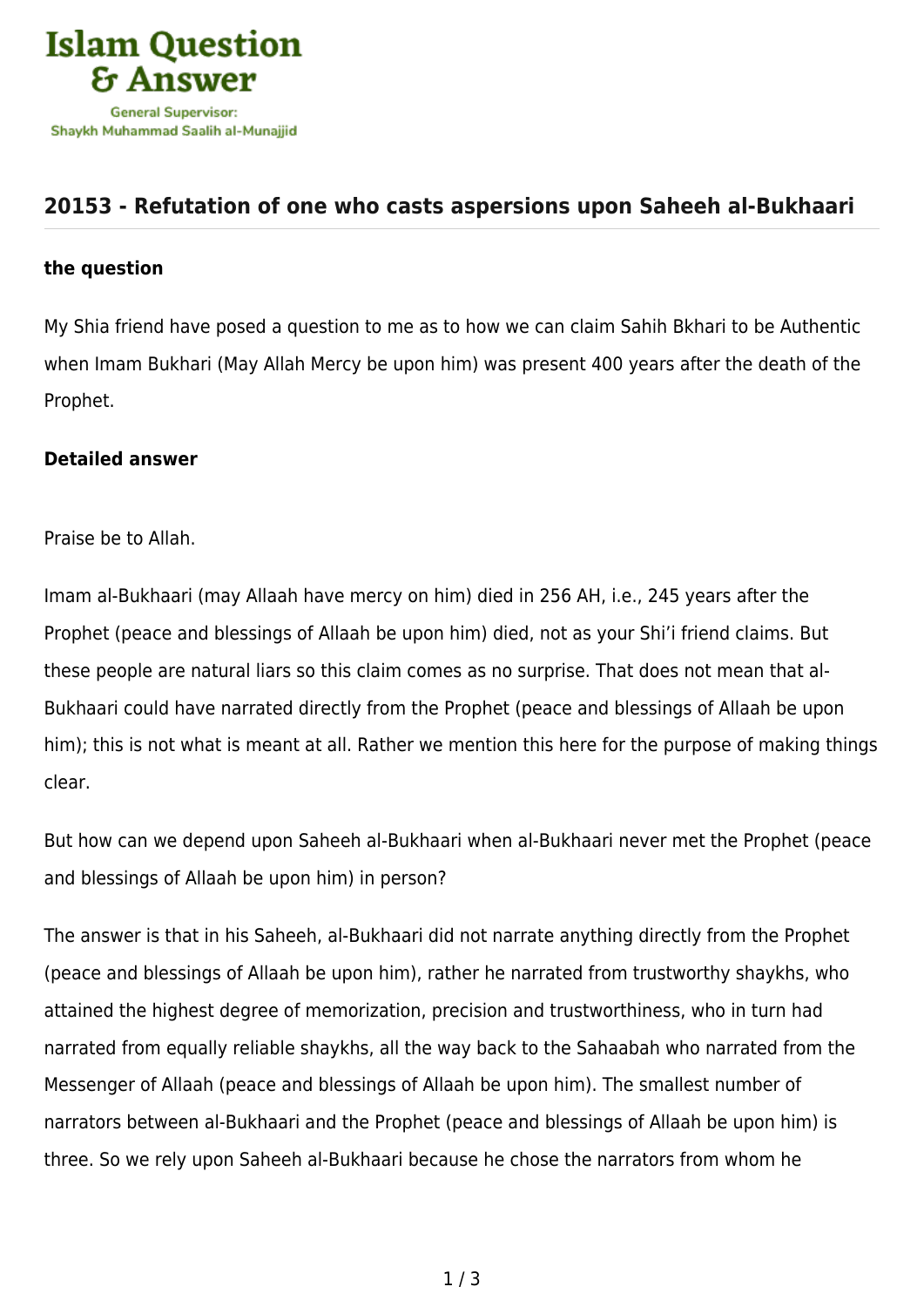

transmitted hadeeth with the utmost care, and they are the most trustworthy. Moreover, he would not write down any hadeeth in his Saheeh until he had done ghusl, then prayed two rak'ahs and prayed istikhaarah, asking Allaah to guide him with regard to writing down this hadeeth; then he would write it down. It took him sixteen years to write this book, which the ummah accepted and unanimously agreed that what is narrated in it is saheeh; and Allaah has protected this ummah from agreeing upon misguidance.

Imam al-Nawawi (may Allaah have mercy on him) said in his introduction to Sharh Muslim (1/14): "The scholars (may Allaah have mercy on them) are agreed that the most sound of books after the Qur'aan are the two Saheehs of al-Bukhaari and Muslim, which were accepted by the ummah. The book of al-Bukhaari is the more sound and the more beneficial of the two."

If you ask this Shi'i (or Raafidi) about the sayings of 'Ali (may Allaah be pleased with him) that their leaders have transmitted, and the sayings of al-Baaqir and Ja'far al-Saadiq, and others of Ahl al-Bayt (may Allaah have mercy on them), whether they heard them from them or transmitted them with isnaads (chains of narrators), the answer will be clear. There is a great difference between the isnaads of al-Bukhaari and the isnaads of these misguided people who cannot find the names of their chain of narrators in the reports except in the books of the weak narrators, liars and deficient narrators.

The claim made by this Raafidi (Shi'i) is simply the first step in attacking the Sunnah which demonstrates that their madhhab is false and their beliefs are corrupt. They cannot help but try to stir up trouble with these misguided notions. But they can never succeed, for the truth is clear and falsehood is confused.

 Moreover we advise you – may Allaah help you – to look for Sunni friends from whose company you can benefit, and to avoid making friends with followers of bid'ah. The scholars have warned against making friends with them because they will keep on trying until they take a person far